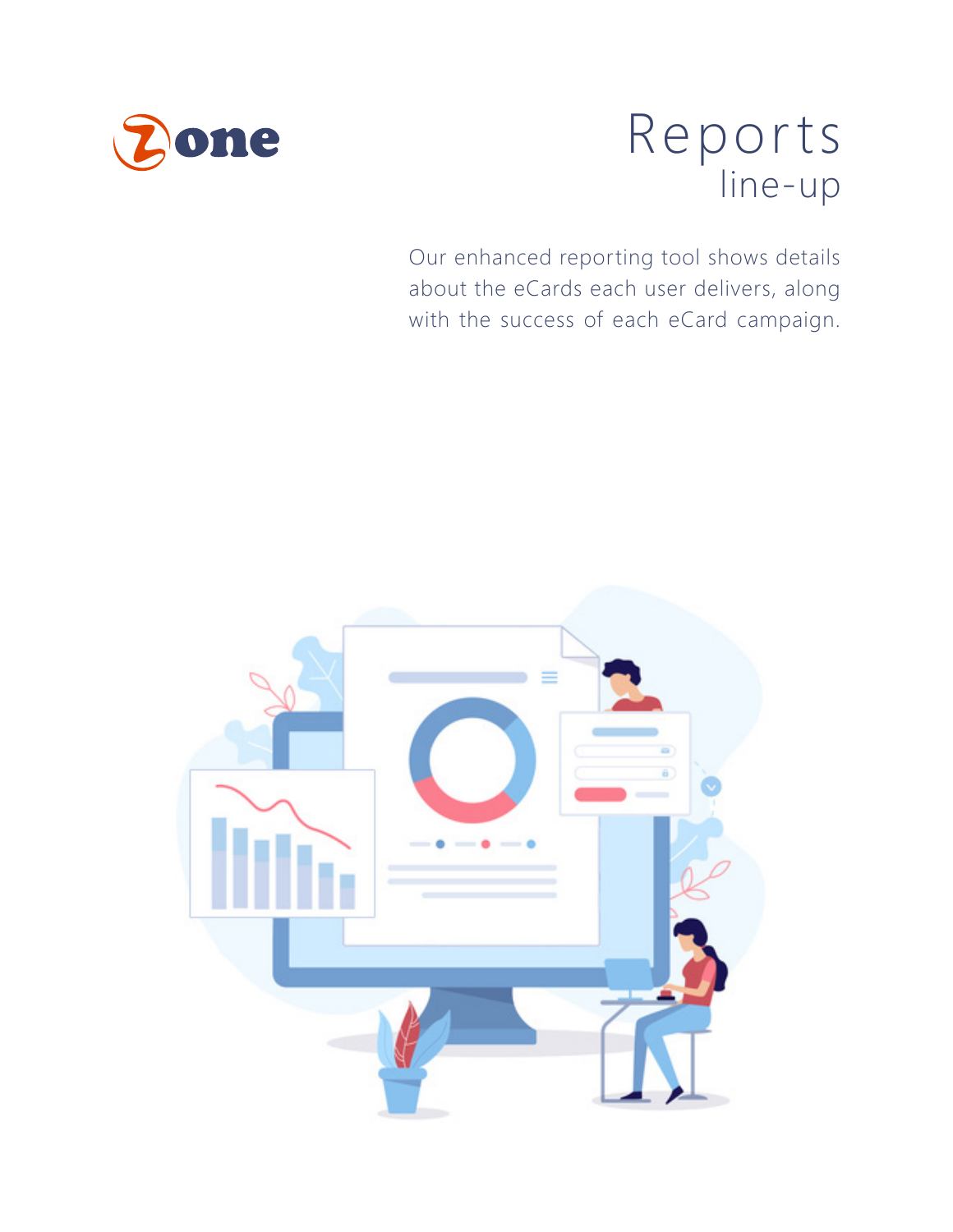## STANDARD REPORTS INCLUDED IN THE ADMIN MODULE

#### **101 - GENERAL ACTIVITIES REPORT**

Lists activities by all users, recipients, and sent eCard status within the selected date range.

| <b>101 - GENERAL ACTIVITIES REPORT</b> | Lists activities by all users, recipients, and sent e-Card status within the selected date range. Please select date range to generate the report. |            |                                                   | <b>Ø CSV Ø Email Ø PDF &amp; Print</b>    |
|----------------------------------------|----------------------------------------------------------------------------------------------------------------------------------------------------|------------|---------------------------------------------------|-------------------------------------------|
| Sender                                 | Recipient                                                                                                                                          | Date       | Time                                              | tm Select date range +<br><b>Status</b>   |
| UserName1                              | Recipient1@email.com                                                                                                                               | 02/04/2018 | 07:54:52 PM                                       | 具                                         |
| UserName2                              | Recipient2@email.com                                                                                                                               | 02/04/2018 | 07:53:16 PM                                       | 鳧                                         |
| UserName1                              | Recipient2@email.com                                                                                                                               | 02/02/2018 | 09:01:13 PM                                       | $\bullet$                                 |
| UserName3                              | Recipient1@email.com                                                                                                                               | 02/02/2018 | 09:01:13 PM                                       | X                                         |
| Showing: 1 to 10 of 228                |                                                                                                                                                    |            |                                                   |                                           |
|                                        |                                                                                                                                                    |            | $1 \t2 \t3 \t \t23$ ><br><b>Contract Contract</b> | Number of rows<br>$\vert\downarrow$<br>10 |

#### **202 - REGISTERED USERS REPORT**

Shows the number of registered users along with names, email addresses, registration dates and account status. Admin can activate or deactivate users to maintain proper record of the company employees/associates.

|                         | <b>202 - REGISTERED USERS REPORT</b> | Shows the number of registered users along with names, email addresses, registration dates and account status. |                        |                          |       |                   |                          | <b>R</b> CSV   図 Email   四 PDF   A Print |
|-------------------------|--------------------------------------|----------------------------------------------------------------------------------------------------------------|------------------------|--------------------------|-------|-------------------|--------------------------|------------------------------------------|
|                         |                                      |                                                                                                                |                        |                          |       |                   |                          | tm Select date range →                   |
| Name $\triangle$        | Email $\triangle$                    | Title $\triangle$                                                                                              | <b>Department</b>      | Company $\blacktriangle$ | Phone | Group $\triangle$ | Registration $\triangle$ | Status $\triangle$                       |
| <b>UserName1</b>        | User1@email.com                      | <b>Associate Marketing Manager</b>                                                                             | Decorative Calendars   | Curve Corp.              |       | Executives        | 04/26/2013               | Active                                   |
| UserName2               | User2@email.com                      |                                                                                                                | <b>Human Resources</b> | Curve Corp.              |       | <b>Users</b>      | 05/09/2012               | Inactive                                 |
| UserName3               | User3@email.com                      | <b>Shipping Clerk</b>                                                                                          | Shipping               |                          |       | <b>Users</b>      | 12/01/2011               | Active                                   |
| UserName4               | User4@email.com                      |                                                                                                                | <b>HRSS</b>            |                          |       | <b>Users</b>      | 01/03/2012               | Active                                   |
| Showing: 1 to 10 of 228 |                                      |                                                                                                                |                        |                          |       |                   |                          |                                          |

#### **909 - LOGINS REPORT**

Shows user's login information (Date, time, IP, and device info) within the selected date range.

| 909 - LOGINS REPORT<br>Shows user's login information (Date and time) within the selected date range. Please select date range to generate the report. |            |             |            |                |               | <b>Ø CSV ØEmail Ø PDF &amp; Print</b>        |
|--------------------------------------------------------------------------------------------------------------------------------------------------------|------------|-------------|------------|----------------|---------------|----------------------------------------------|
| User                                                                                                                                                   | Date       | Time        | <b>OS</b>  | <b>Browser</b> | <b>Device</b> | mm October 1, 2017 - January 1, 2018 -<br>IP |
| User Name 1                                                                                                                                            | 12/23/2017 | 05:53:12 PM | Windows 10 | Chrome         | Desktop       | 72.141.241.31                                |
| User Name 2                                                                                                                                            | 12/23/2017 | 05:52:19 PM | Windows 10 | Chrome         | Desktop       | 72.141.241.31                                |
| User Name 3                                                                                                                                            | 12/13/2017 | 12:10:26 PM | Android    | Chrome         | Mobile Phone  | 24.114.64.97                                 |
| User Name 4                                                                                                                                            | 11/22/2017 | 09:31:01 PM | Android    | Chrome         | Mobile Phone  | 72.141.241.31                                |
| Showing: 1 to 10 of 63                                                                                                                                 |            |             |            |                |               |                                              |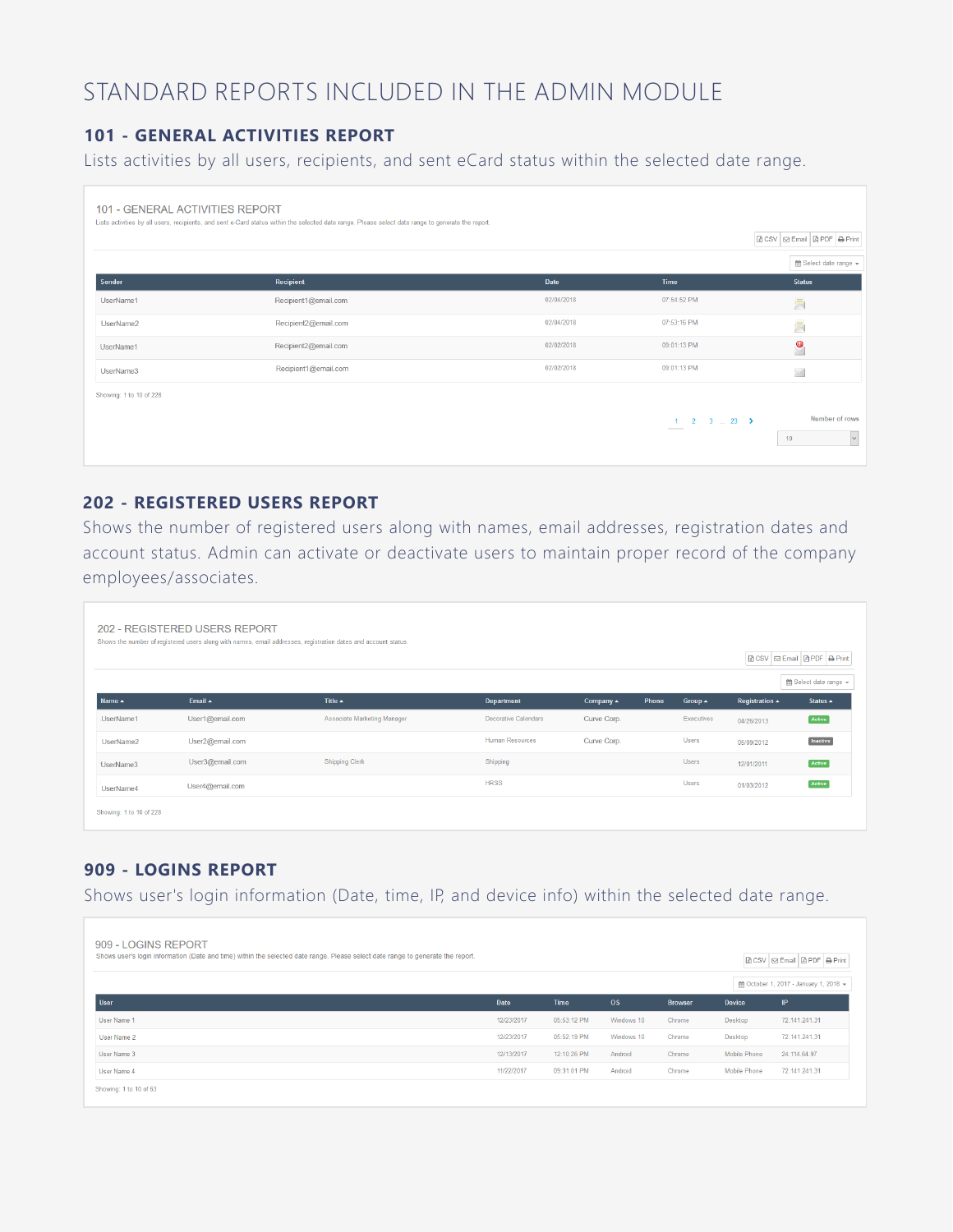### OPTIONAL ADVANCED REPORTS (\$150.00/ea. ONE-TIME SETUP FEE)

#### **303 - ACTIVE USERS REPORT**

Shows the number of sent and viewed eCards grouped by users within the selected date range.

| 303 - ACTIVE USERS REPORT<br>Shows the number of sent and viewed e-Cards grouped by users within the selected date range. Please select date range to generate the report. |              |      |               |                | <b>Ø CSV ØEmail Ø PDF &amp; Print</b> |
|----------------------------------------------------------------------------------------------------------------------------------------------------------------------------|--------------|------|---------------|----------------|---------------------------------------|
|                                                                                                                                                                            |              |      |               |                | m Select date range +                 |
| Name                                                                                                                                                                       | Registration | Sent | <b>Viewed</b> | <b>Bounced</b> | <b>View Rate</b>                      |
| User Name 1                                                                                                                                                                | 09/12/2017   | 6    |               |                | 66.67%                                |
| User Name 4                                                                                                                                                                | 09/07/2017   | 12   |               | 8              | 8.33%                                 |
| Total                                                                                                                                                                      |              | 18   | 5.            | 9              | 37.5%                                 |
|                                                                                                                                                                            |              |      |               |                |                                       |

#### **404 - ECARD RECIPIENT REPORT**

Lists sender 's name, email addresses for the recipients, and the number of sent/viewed eCards grouped by template.

| 404 - E-CARD RECIPIENT REPORT<br><b>Thanks and Appreciation</b> | Lists sender's name, email addresses for the recipients, and the number of sent/viewed e-Cards grouped by template.<br>Show activity<br>$\vee$ |            | <b>R</b> CSV <b>ØEmail A</b> PDF <b>A</b> Print |
|-----------------------------------------------------------------|------------------------------------------------------------------------------------------------------------------------------------------------|------------|-------------------------------------------------|
| Showing activity for: Thanks and Appreciation                   |                                                                                                                                                |            | the Select date range $\star$                   |
| Sender                                                          | <b>Recipient Email</b>                                                                                                                         | Date Sent  | <b>Status</b>                                   |
| User Name 1                                                     | UserName1@viaecard.com                                                                                                                         | 11/05/2017 | X                                               |
| User Name 4                                                     | UserName4@viaecard.com                                                                                                                         | 11/05/2017 | 鳧                                               |
| User Name 3                                                     | UserName1@viaecard.com                                                                                                                         | 11/05/2017 | $\bullet$                                       |
| User Name 4                                                     | UserName4@viaecard.com                                                                                                                         | 11/04/2017 | 鳧                                               |
|                                                                 |                                                                                                                                                |            |                                                 |

#### **505 - BOUNCED BACK REPORT**

Lists returned/failed messages, including the type of bounce-back, failure code and bounce-back reason for each recipient along with sender 's information.

| 505 - BOUNCED BACK REPORT<br>Lists returned/failed messages including the type of bounce-back, failure code, and bounce-back reason for each recipient along with sender's information. |                        |                        |             |                        |      |                                    | G Email <b>B</b> PDF <b>A</b> Print<br><b>R</b> CSV |
|-----------------------------------------------------------------------------------------------------------------------------------------------------------------------------------------|------------------------|------------------------|-------------|------------------------|------|------------------------------------|-----------------------------------------------------|
| <b>User</b>                                                                                                                                                                             | <b>User E-mail</b>     | Recipient              | <b>Type</b> | Date/Time              | Code | Template                           | m Select date range +<br>Reason                     |
| User Name 1                                                                                                                                                                             | UserName1@viaecard.com | UserName3@viaecard.com | Hard        | 11/06/2017 10:25:57 PM | 550  | Happy Holidays                     | No Mailbox                                          |
| User Name 4                                                                                                                                                                             | UserName4@viaecard.com | UserName2@viaecard.com | Hard        | 11/06/2017 10:26:00 PM | 550  | Merry Christmas                    | No Mailbox                                          |
| User Name 1                                                                                                                                                                             | UserName1@viaecard.com | UserName3@viaecard.com | Hard        | 11/06/2017 10:25:53 PM | 550  | Thank You for Everyday Excellence! | <b>Connection Terminated</b>                        |
| User Name 4                                                                                                                                                                             | UserName4@viaecard.com | UserName2@viaecard.com | Hard        | 11/05/2017 09:29:07 PM |      | <b>Model for Success</b>           | No Mailbox                                          |
|                                                                                                                                                                                         |                        |                        |             |                        |      |                                    |                                                     |



All reports can be exported to CSV and PDF, printed, or emailed as attachments.